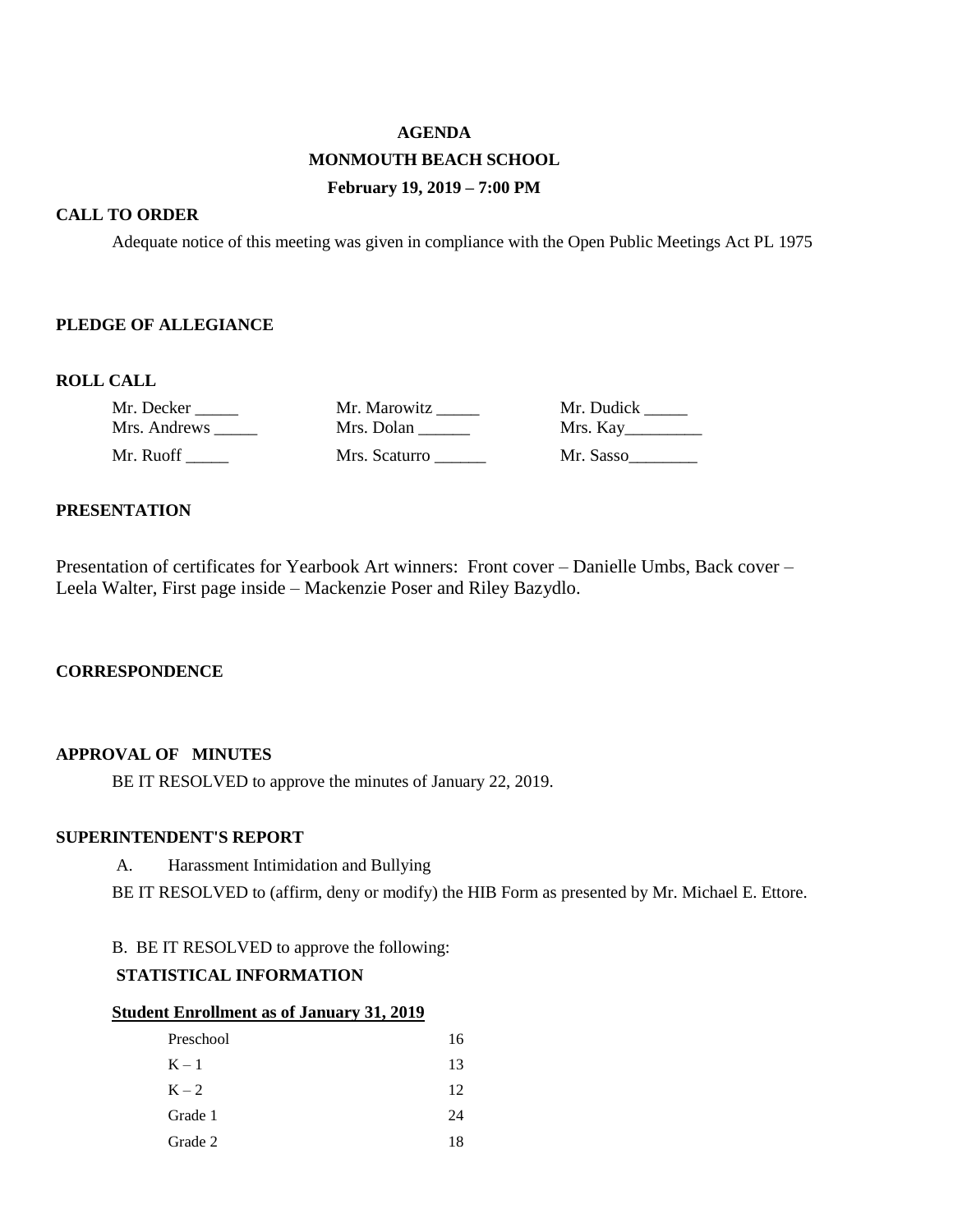| Grade 3-1     |       | 12  |
|---------------|-------|-----|
| Grade 3-2     |       | 12  |
| Grade 4       |       | 17  |
| Grade $5 - 1$ |       | 13  |
| Grade $5 - 2$ |       | 14  |
| Grade $6 - 1$ |       | 16  |
| Grade $6 - 2$ |       | 14  |
| Grade 7 - 1   |       | 14  |
| Grade $7 - 2$ |       | 14  |
| Grade $8 - 1$ |       | 13  |
| Grade 8 - 2   |       | 11  |
|               | Total | 233 |

| Student Attendance      |       |          |
|-------------------------|-------|----------|
| September               | 96.5% | February |
| October                 | 97%   | March    |
| November                | 94%   | April    |
| December                | 94%   | May      |
| January                 | 93%   | June     |
|                         |       |          |
| <b>Staff Attendance</b> |       |          |
| September               | 98.5% | February |
| October                 | 95.5% | March    |
| November                | 90 %  | April    |
| December                | 86%   | May      |
| January                 | 94%   | June     |

#### Fire Drills

Monday, January 28, 2019 at 11:45 a.m.

Security Drill

Lockdown – January 30, 2019 at 9:30 a.m.

#### **PUBLIC DISCUSSION**

In compliance with Open Public Meetings Act PL 1975, Chapter 10:4-12 subsection b, - A public body may exclude the public only from that portion of a meeting at which the public body discusses any matter involving the employment, appointment, termination of employment, terms and conditions of employment evaluation of the performance of promotion or discipline of any specific prospective public officer or employees or current public offer or employee employed or appointed by the public body, unless all the individual employees or appointees whose rights could be adversely affected request in writing that such matter or matters be discussed at a public meeting. As per Board Bylaws, 0167, public participation in Board Meetings, such remarks are to be limited to five minutes duration. The Board of Education, though affording the opportunity for members of the public to comment will not engage and/or make remarks concerning matters of student confidentiality and/or matters of personnel wherein employees of the District have not been given notice of the Board's intent to discuss their terms and conditions of employment. Members of the public are reminded that though they are afforded the opportunity to address the Board, they are not given license to violate the laws of slander. Comments made by members of the public that are not in keeping with the orderly conduct of a public meeting will be asked to yield the floor and if they fail to do so may be subject to charges under New Jersey statues associated with disruption of a public meeting.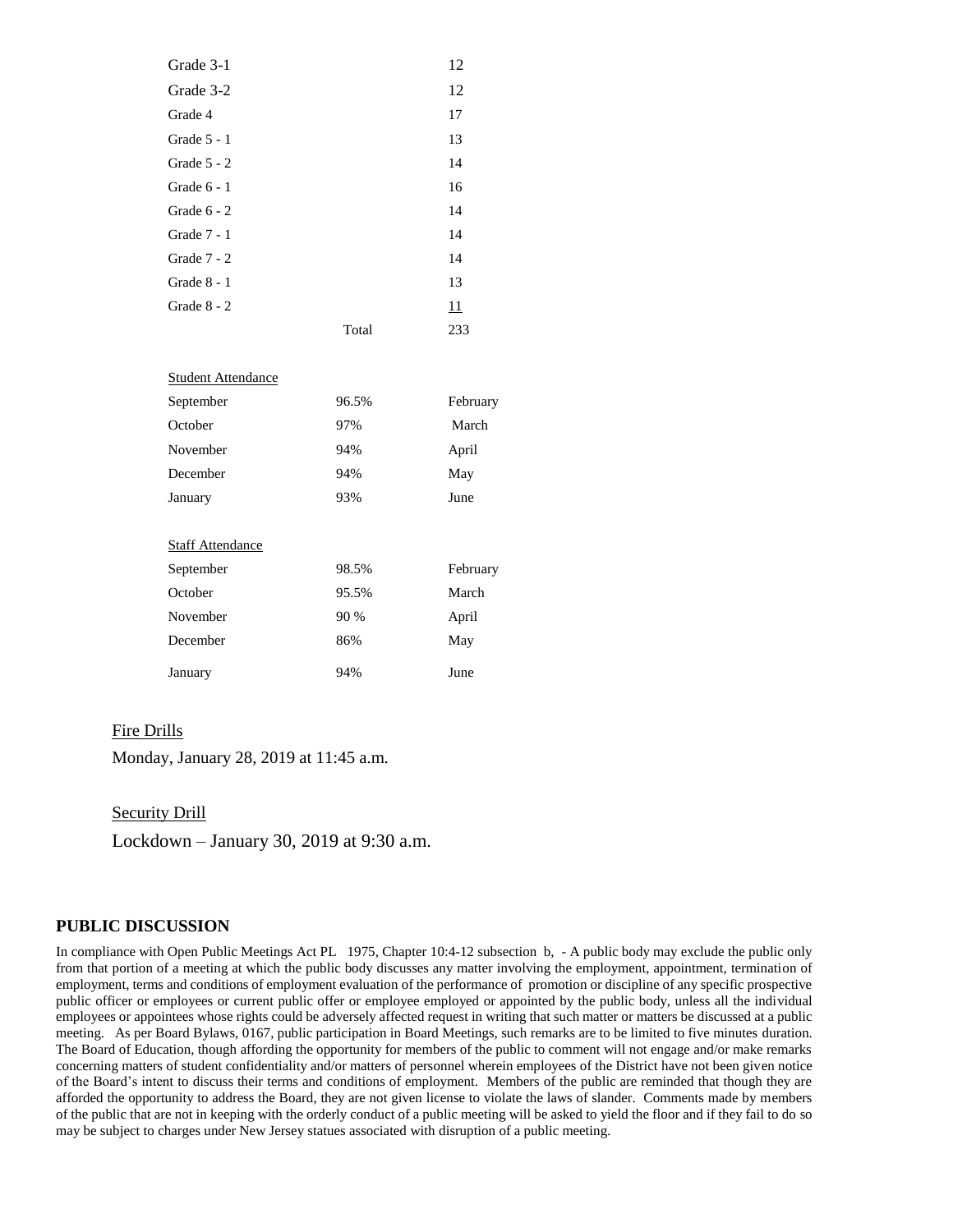# **PTO UPDATE**

### **FINANCE**

Chair: Karen Dolan

Leo Decker, Ken Marowitz, Vincent Sasso

# A. BE IT RESOLVED to approve the following financial reports: Report of the Board Secretary – January 31, 2019

Cash Balances:

|     | \$2,442,034.19 |
|-----|----------------|
| \$. | (11, 125.01)   |
| \$  |                |
| \$  | (89,608.00)    |
| \$  | 4,465.37       |
| \$  | 51,996.97      |
|     |                |

- Reconciliation Report for January Note: adjusting entries to be provided by the School Treasurer
- Monthly transfer report for January
- February bills list in the amount of \$412,650.18
- Payroll in the amount of \$138,460.38 for January 15, 2019 and \$145,846.27 for January 31, 2019.

In accordance with the reports attached:

Pursuant to NJAC 6:l20-2.13(d), I certify as of January 31, 2019, no budgetary line item account has been over expended in violation of NJAC 6:20-22.13 (ad). I hereby certify that all of the above information is correct.

#### Board Certification:

Pursuant to NJAC 6:20-2.3 (e), we certify that as of January 31, 2019 after review of the Secretary's Monthly Report and upon consultation with the appropriate district officials, that to the best of our knowledge, no major account or fund has been over expended in violation of NJAC 6:230-22.13(b) and that sufficient funds are available to meet the district's financial obligations for the remainder of the fiscal year.

- B. BE IT RESOLVED to approve Michael Mahoney and the boys basketball team to participate in the St. Rose Run for the Roses Invitational Basketball Tournament at a cost of \$185.00.
- C. BE IT RESOLVED to approve Neuropsychology Rehabilitation Services to perform an evaluation and in school observation for student # 920 at a cost of \$2,250.00.
- D. WHEREAS, the Board of Education of Monmouth Beach (hereinafter 'Board") and the Monmouth Beach Teachers Association (hereinafter "MBTA") are parties to a Collective Negotiations Agreement covering the period from July 1, 2017 through June 30, 2020, (hereinafter "Agreement"); and WHEREAS, the parties agree to enter into a Sidebar Agreement for the purpose of compensating teachers for participation in the Title I academic support program; and WHEREAS, as this program is entirely funded by an annual Title 1 grant, the parties mutually acknowledge that this funding is not continuous and may cease; NOW, THEREFORE, the Board and MBTA agree as follows: 1. This Sidebar Agreement shall not set a precedent for purposes of any future same or similar issue. Nothing contained herein shall modify in any other respect any of the remaining terms and conditions of the current Agreement between these same parties. 2. Schedule B of the Agreement is hereby amended to say after Home Instruction "Academic Support: \$53/hour." Payment shall be made via monthly stipend. 3. This Sidebar Agreement shall take effect on the date above and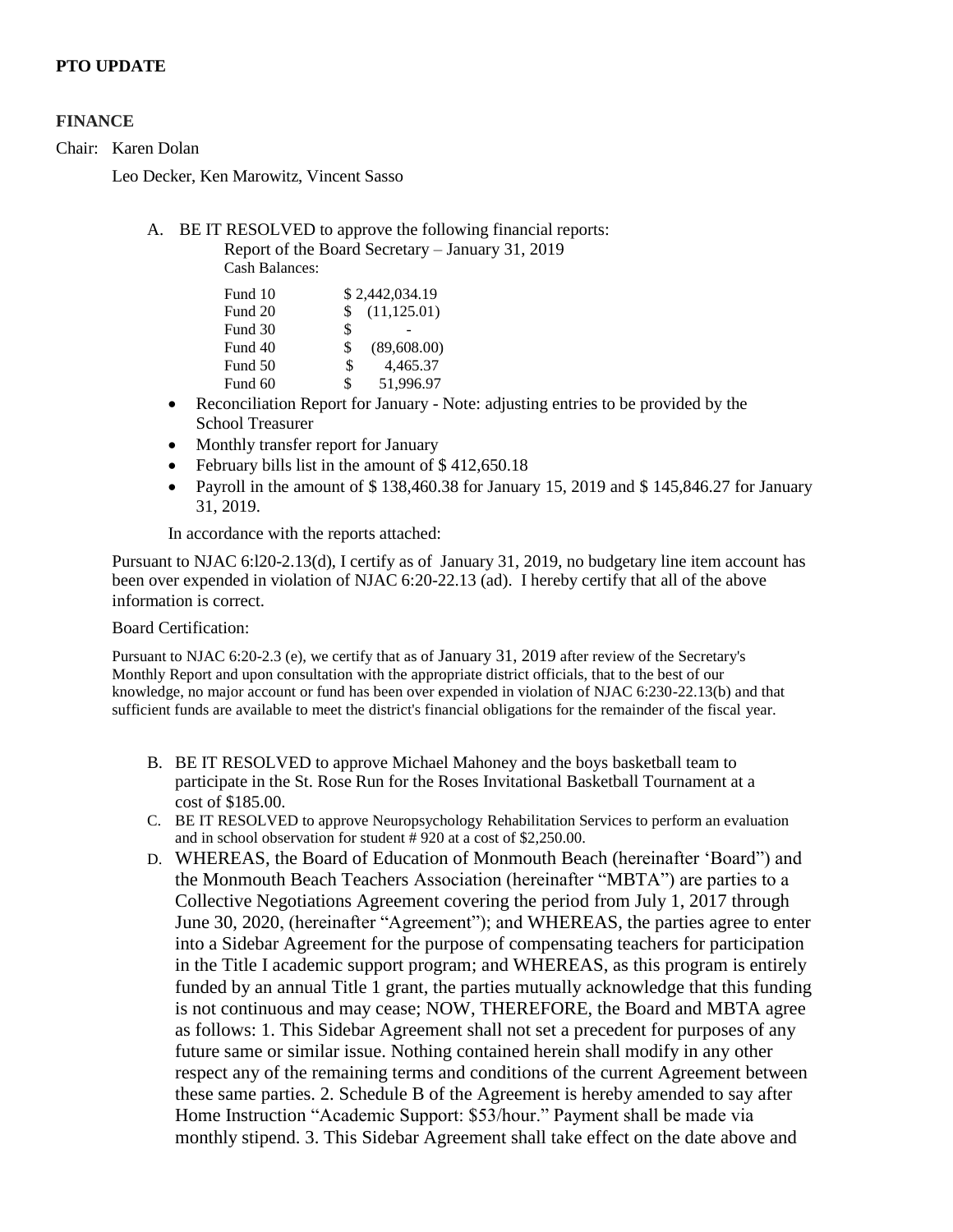shall remain in effect for the term of the Agreement, whereupon it will sunset and not carry over into any successor agreement unless so negotiated.

# **PERSONNEL**

Chair: Barbara Kay

Kelly Scaturro, Chris Dudick, Melanie Andrews

- BE IT RESOLVED to approve Tory Principe as the boys' baseball coach for the 2018-2019 school year at Year 4 of the MBTA Extracurricular Guide.
- BE IT RESOLVED to rescind the following resolution as adopted in August, 2018: Approval of Extracurricular Stipend for the 2018-2019 Cheerleading to Jacki Fuchs (50%) and Nancy Pietz (50%).
- BE IT RESOLVED to approve the Extracurricular Stipend for the 2018-2019 Cheerleading to Nancy Pietz (100%).
- BE IT RESOLVED to approve Jacqueline Coulahan as a Long Term Maternity Leave Replacement teacher from March 1, 2019 through June 30, 2019 at the MBS' long term substitute rate.
- BE IT RESOLVED to retroactively approve a leave of absence for Stephanie Jones effective February 11, 2019 using  $\frac{1}{2}$  personal day + 13 remaining donated sick days through February 28, 2019 and unpaid leave beginning March 4, 2019.
- BE IT RESOLVED to approve Kelley Katona as a full time, non-tenured certified staff member for the remainder of the 2018-2019 school year at Step 1 of the MBTA salary guide, prorated accordingly from March 1, 2019.
- BE IT RESOLVED to approve Donna O'Neill and Jacki Fuchs (Murray) as mentors for two provisional teachers.
- BE IT RESOLVED to approve Samantha Hoag as a Long Term Replacement Art Teacher on February 20, 2019 at the MBS' long term substitute rate.

# **CURRICULUM AND INSTRUCTION**

# Chair: Kelly Scaturro

Chris Dudick, Barbara Kay, Melanie Andrews

**A.** BE IT RESOLVED to approve the following workshops/Professional Development days:

- Dina LoPiccolo to attend MC3 Gifted Education Articulation on June 4, 2019 at no cost under our MC3 Professional Development Membership.
- Retroactively approve Denise Sullivan to attend World Language Articulation Session on February 15, 2019 under our membership in MC3 Topical Session Information at no cost.
- Denise Sullivan to attend Title I Articulation Part II on April 11, 2019 the County DOE at no cost.
- Retroactively approve Amanda Owens and Meghan Vaccarelli to attend NJSBA Future Ready Workshop on February 14, 2019 at no cost.
- B. BE IT RESOLVED to approve, upon the recommendation of the Superintendent, the professional development contract with HighScope Educational Research Foundation in order to support program implementation for Pre K at a cost of 564.00.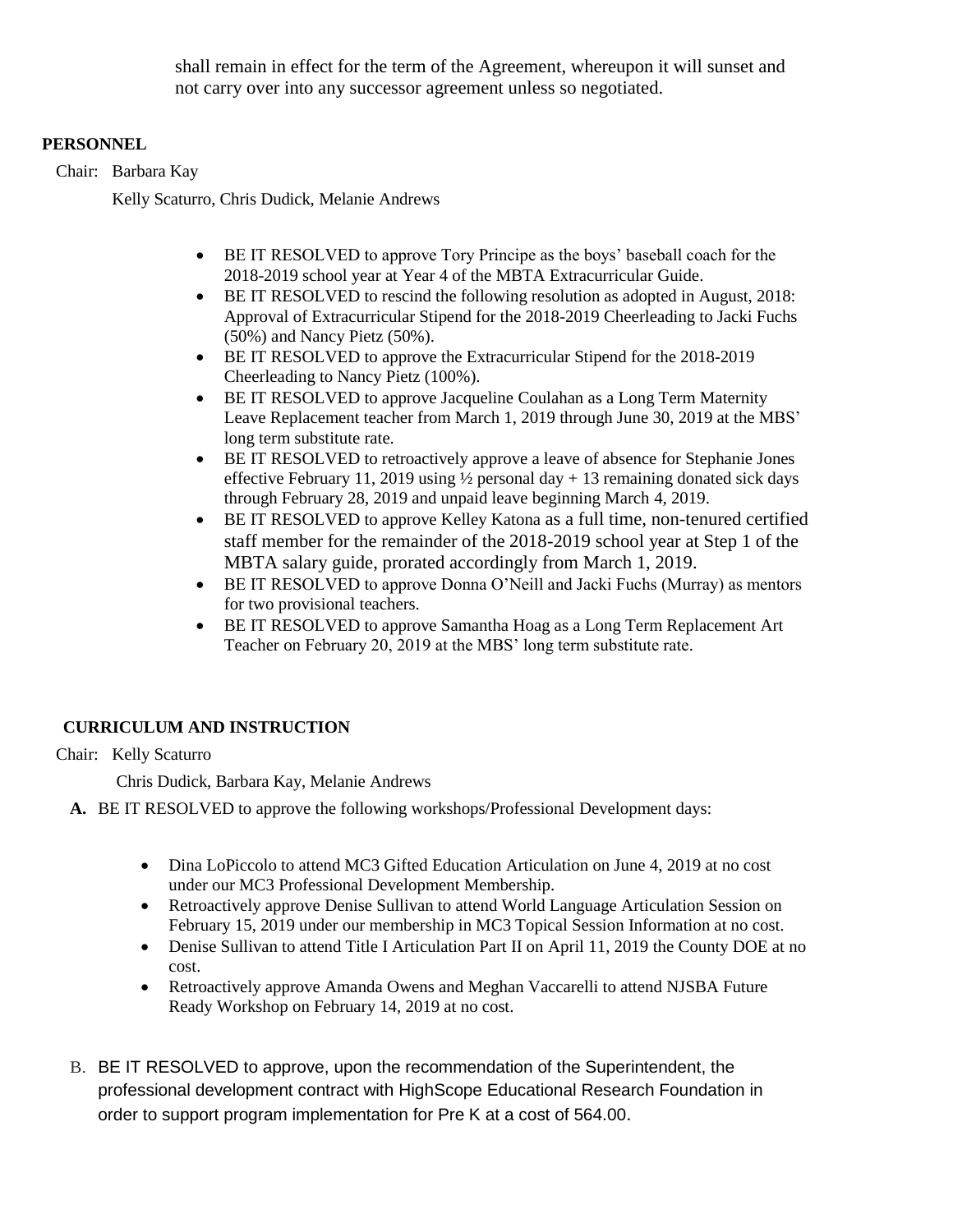## **BUILDING AND GROUNDS**

.

Chair: Leo Decker

Ken Marowitz, Karen Dolan, Vincent Sasso

BE IT RESOLVED to approve the following Building Use Application Forms**:** 

- Girls on the Run to hold activities/gatherings during inclement weather on Mondays and/or Fridays from 3 – 4:30 p.m. for the remainder of the 2019-2020 school year.
- PTO to hold Kidz Art sessions each Monday beginning on February 25, 2018 through April 15, 2019 from 2:45 p.m. – 3:45 p.m. in the Art Room.

BE IT RESOLVED to approve Shady Tree to remove the concrete slab by the all purpose room addition at a cost of \$ 2,200.

## **POLICY**

Chair: Chris Dudick

BE IT RESOLVED to approve the first read of the following:

## **GENERAL ITEMS**

• BE IT RESOLVED to approve the following schedules:

| Softball Schedule -2019 |                              |           |
|-------------------------|------------------------------|-----------|
|                         | <b>Monmouth Beach School</b> |           |
| Date                    | VS.                          | Home/Away |
| 4/3/2019                | Oceanport                    | Home      |
| 4/8/2019                | <b>Tinton Falls</b>          | Away      |
| 4/10/2019               | <b>Forrestdale</b>           | Home      |
| 4/11/2019               | Fair Haven (Knollwood)       | Away      |
| 4/16/2019               | Forrestdale                  | Away      |
| 4/17/2019               | Eatontown                    | Home      |
| 4/30/2019               | Eatontown                    | Away      |
| 5/1/2019                | Shrewsbury                   | Away      |
| 5/13/2019               | <b>West Long Branch</b>      | Away      |
| 5/14/2019               | <b>Little Silver</b>         | Home      |
|                         |                              |           |
|                         |                              |           |

| Baseball Schedule 2019 |
|------------------------|
| Monmouth Beach School  |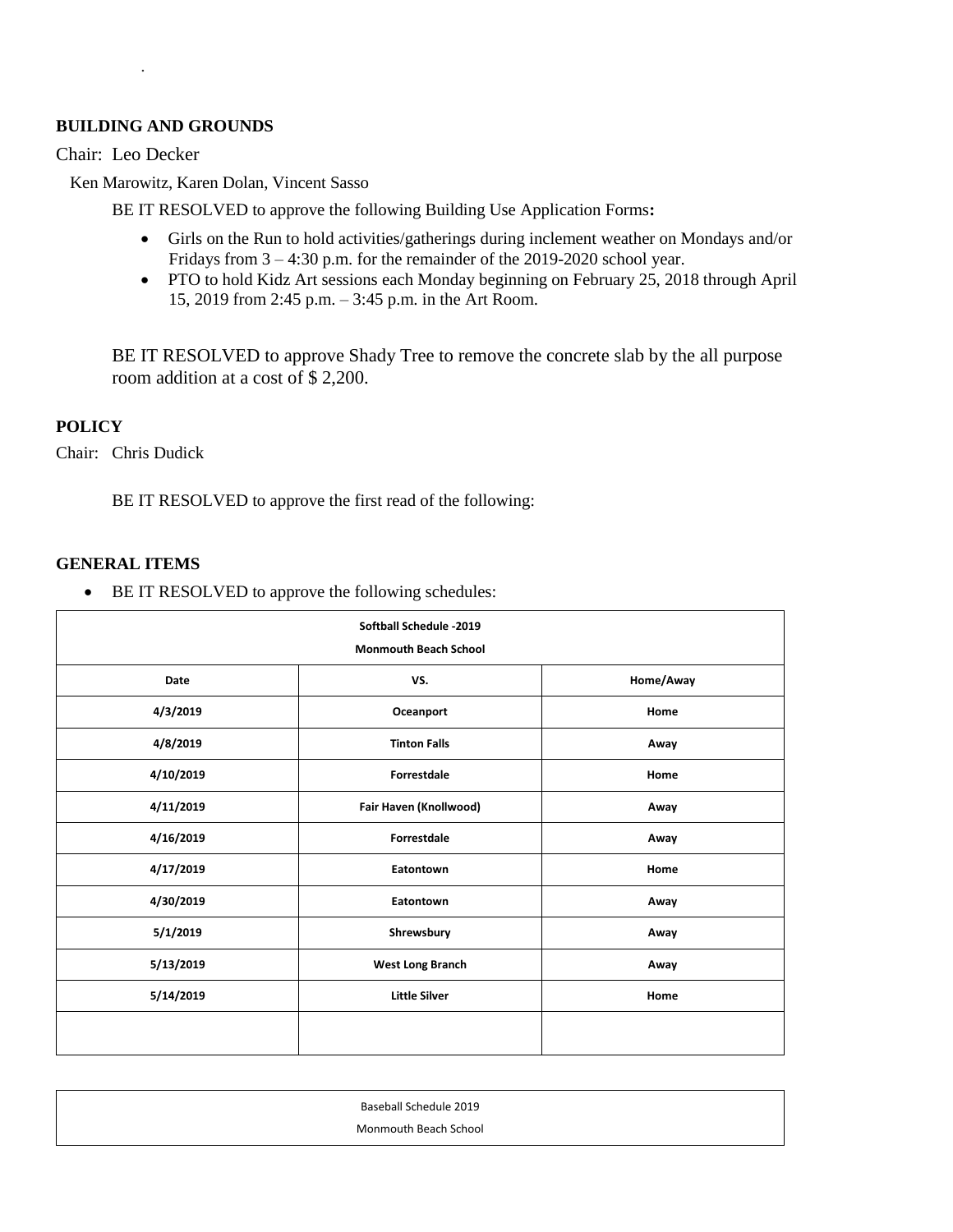| Date      | VS.                 | Home/Away |
|-----------|---------------------|-----------|
| 3/29/2019 | Shrewsbury          | Away      |
| 4/3/2019  | Forrestdale         | Away      |
| 4/4/2019  | Oceanport           | Away      |
| 4/8/2019  | Eatontown           | Home      |
| 4/10/2019 | <b>Tinton Falls</b> | Home      |
| 4/17/2019 | Fair Haven          | Home      |
| 4/30/2019 | Forrestdale         | Home      |
| 5/6/2019  | Oceanport           | Home      |
| 5/8/2019  | West Long Branch    | Away      |
| 5/14/2019 | Little Silver       | Away      |

#### Tennis Schedule 2019

| DATE     | <b>DAY</b>       | <b>TEAM</b>       | <b>HOME/AWAY</b> | <b>COURT LOCATION</b>      |
|----------|------------------|-------------------|------------------|----------------------------|
|          |                  |                   |                  |                            |
| April 9  | <b>TUESDAY</b>   | <b>RCDS</b>       | <b>HOME</b>      | MВ                         |
| April 10 | <b>WEDNESDAY</b> | <b>KNOLLWOOD</b>  | AWAY             | <b>FAIRHAVEN FIELDS</b>    |
| April 11 | <b>THURSDAY</b>  | <b>RUMSON</b>     | <b>HOME</b>      | <b>MB</b>                  |
| April 16 | <b>TUESDAY</b>   | <b>ST MARY</b>    | AWAY             | TINDALL PARK MIDDLETOWN    |
| April 18 | <b>THURSDAY</b>  | <b>HOLY CROSS</b> | AWAY             |                            |
| May 1    | WEDNESDAY        | <b>RCDS</b>       | AWAY             | <b>VICTORY PARK RUMSON</b> |
| May 2    | THURSDAY         | <b>ST MARY</b>    | <b>HOME</b>      | <b>MB</b>                  |
| May 7    | <b>TUESDAY</b>   | <b>KNOLLWOOD</b>  | <b>HOME</b>      | <b>MB</b>                  |
| May 8    | WEDNESDAY        | <b>RUMSON</b>     | <b>HOME</b>      | <b>MB</b>                  |
| May 14   | <b>TUESDAY</b>   | <b>HOLY CROSS</b> | <b>HOME</b>      | <b>MB</b>                  |
| May 16   | <b>THURSDAY</b>  | <b>OAK HILL</b>   | <b>HOME</b>      | <b>MB</b>                  |
|          |                  |                   |                  |                            |

• Next meeting date March 19, 2019 at 7:00 p.m.

### **EXECUTIVE SESSION**

BE IT RESOLVED that pursuant to the Open Public Meetings act of 1975, the board is now going into Executive Session to discuss matters relating to:

Matters rendered confidential by state or federal law Personnel Appointment of a public official Matters covered by Attorney/Client Privilege Pending or anticipated litigation Pending or anticipated contract negotiations \_\_\_\_\_ Protection of the safety for property of the public